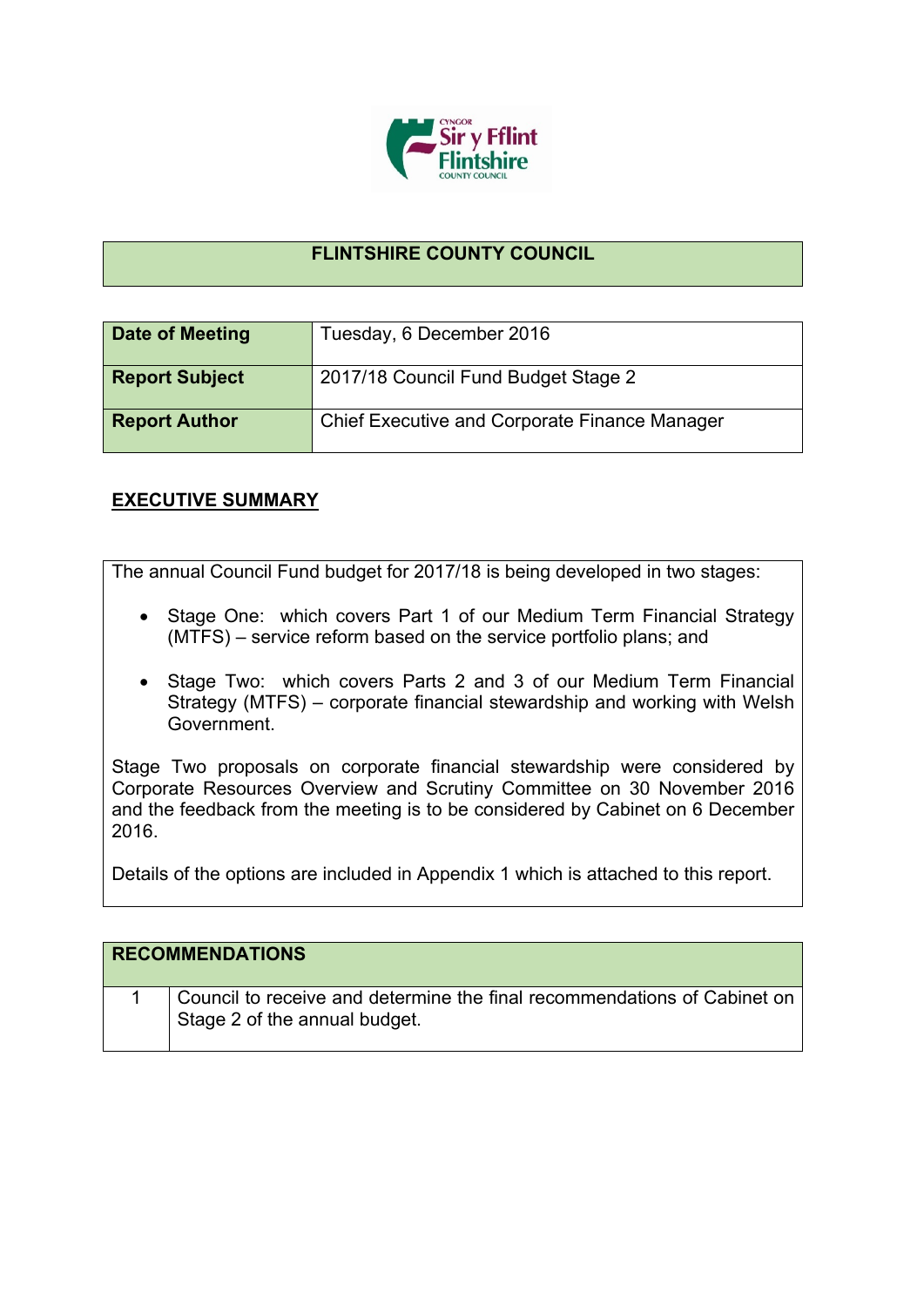## **REPORT DETAILS**

| 1.00 | <b>EXPLAINING THE PROGRESS MADE ON THE 2017/18 BUDGET</b>                                                                                                                                                                                                                                   |
|------|---------------------------------------------------------------------------------------------------------------------------------------------------------------------------------------------------------------------------------------------------------------------------------------------|
| 1.01 | The annual budget for 2017/18 is being developed in two stages:                                                                                                                                                                                                                             |
|      | • Stage One: which covers Part 1 of our Medium Term Financial<br>Strategy (MTFS) – service reform based on the service portfolio<br>plans; and                                                                                                                                              |
|      | • Stage Two: which covers Parts 2 and 3 of our Medium Term<br>Financial Strategy (MTFS) – corporate financial stewardship and<br>working with Welsh Government.                                                                                                                             |
|      | Stage One of the budget was concluded at the Council meeting in<br>November.                                                                                                                                                                                                                |
|      | Cabinet and Council gave first consideration to the Stage Two developing<br>proposals in November.                                                                                                                                                                                          |
|      | Detailed review of the Corporate Financial Stewardship options was given<br>by the Corporate Resource Overview and Scrutiny Committee on 30<br>November. Their considerations are to be presented to Cabinet on the<br>morning of 6 December. The Cabinet report is attached at Appendix 1. |
|      | A verbal update on from the Cabinet meeting this morning will be given at<br>Council this afternoon.                                                                                                                                                                                        |

| 2.00 | <b>RESOURCE IMPLICATIONS</b>                                                                                        |
|------|---------------------------------------------------------------------------------------------------------------------|
| 2.01 | As set out in the report to Corporate Resource Overview and Scrutiny<br>Committee which is appended to this report. |

| 3.00 | <b>CONSULTATIONS REQUIRED / CARRIED OUT</b>                                                                                                                                                                                                                                                                                                                                                                                                                                                                                                                                                            |
|------|--------------------------------------------------------------------------------------------------------------------------------------------------------------------------------------------------------------------------------------------------------------------------------------------------------------------------------------------------------------------------------------------------------------------------------------------------------------------------------------------------------------------------------------------------------------------------------------------------------|
| 3.01 | Consultation with Group Leaders, Overview and Scrutiny Committees,<br>senior officers and service teams, and external partners have been held in<br>the development of the business plans, budget proposals and financial<br>resilience assessments. Specialist external advisors and our external<br>auditors were specifically consulted on the review of Minimum Revenue<br>Provision (MRP). Their advice was reported to the Overview and Scrutiny<br>Committee. Council formally adopted Stage One of the budget, and was<br>given an overview of the developing Stage Two proposals in November. |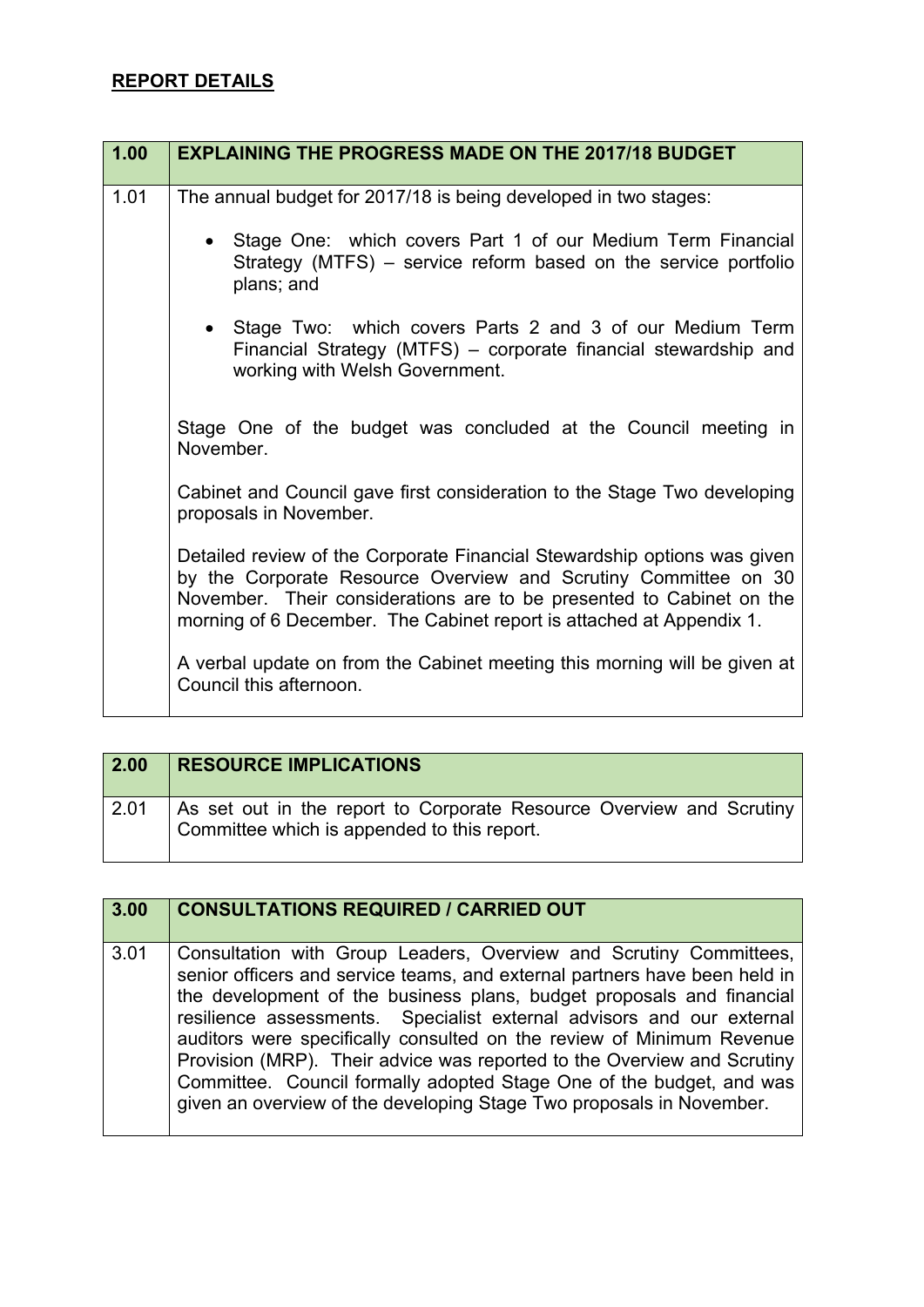| 4.00 | <b>RISK MANAGEMENT</b>                                                                                                                                                                                                                                                                                      |
|------|-------------------------------------------------------------------------------------------------------------------------------------------------------------------------------------------------------------------------------------------------------------------------------------------------------------|
| 4.01 | The budget proposals have been risk assessed stage by stage.<br>Statements of risk and mitigation are included in the respective reports<br>over the process of budget development and approval. Specific risk<br>statements on each of the Stage Two proposals are included within the<br>appended report. |

| 5.00 | <b>APPENDICES</b>                             |
|------|-----------------------------------------------|
| 5.01 | Appendix 1. Report to Cabinet 6 December 2016 |

| 6.00 | <b>LIST OF ACCESSIBLE BACKGROUND DOCUMENTS</b>                                                                                                                                        |
|------|---------------------------------------------------------------------------------------------------------------------------------------------------------------------------------------|
| 6.01 | <b>Contact Officer:</b> Colin Everett, Chief Executive and Gary Ferguson,<br>Corporate Finance Manager<br>Telephone: 01352 702121<br><b>E-mail:</b> Chief.executive@flintshire.gov.uk |

| 7.00 | <b>GLOSSARY OF TERMS</b>                                                                                                                                                                                                                                                                                                                                                                                 |
|------|----------------------------------------------------------------------------------------------------------------------------------------------------------------------------------------------------------------------------------------------------------------------------------------------------------------------------------------------------------------------------------------------------------|
| 7.01 | Medium Term Financial Strategy (MTFS): a written strategy which gives<br>a forecast of the financial resources which will be available to a Council for<br>a given period, and sets out plans for how best to deploy those resources<br>to meet its priorities, duties and obligations.                                                                                                                  |
|      | Revenue Support Grant: the annual amount of money the Council<br>receives from Welsh Government to fund what it does alongside the<br>Council Tax and other income the Council raises locally. Councils can<br>decide how to use this grant across services although their freedom to<br>allocate according to local choice can be limited by guidelines set by<br>Government.                           |
|      | <b>Specific Grants:</b> An award of funding from a grant provider (e.g. Welsh<br>Government) which must be used for a pre-defined purpose.                                                                                                                                                                                                                                                               |
|      | Central Loan and Investment Account (CLIA): brings together the<br>revenue costs of all Council's borrowing and investment activity. Contains;<br>interest on debt, MRP (see below), Treasury Management costs (staff,<br>advisors, software etc., charges for debt rescheduling undertaken in earlier<br>years and income generated from investments. Also referred to as Capital<br>Financing Charges. |
|      | Minimum Revenue Provision (MRP): method for charging (debt-funded)<br>capital expenditure to the revenue account in local authority accounts. Full<br>Council sets an MRP policy annually selecting from a range of options<br>contained with Welsh Regulations set by Welsh Government.                                                                                                                 |